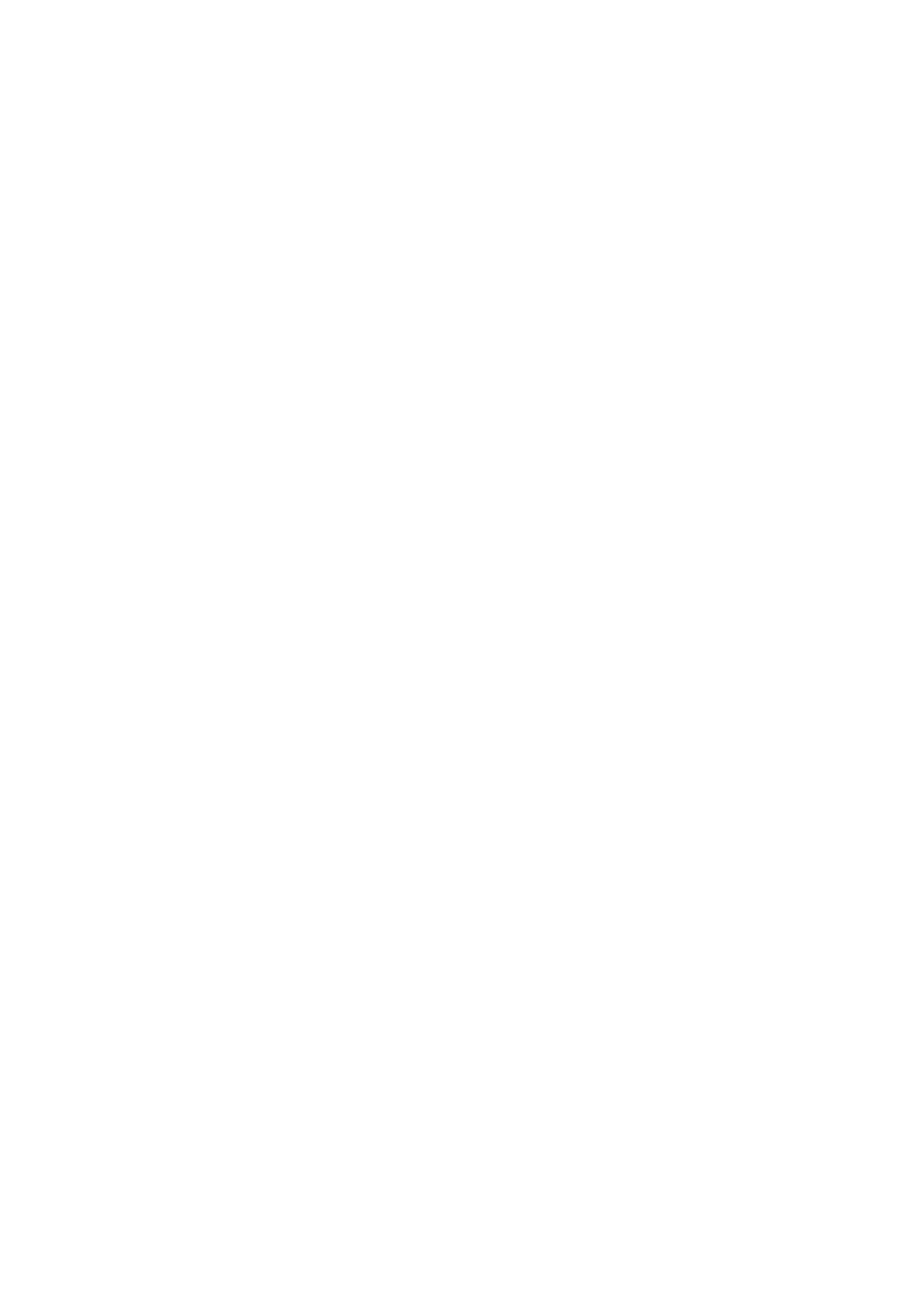

## **GUERNSEY CITIZENS ADVICE ANNUAL REPORT 2022 INDEX**

Page 2 Aims & Principles and Management Committee Members Page 3 Supporters Page 4 Chair's Report Page 5 Compliance Statement Page 6 Treasurer's Report Page 7 Income & Expenditure Budget 2022 - 2023 Page 8 Friends' Report Page 9 Friends' Accounts 2021 Page 10 Fundraising Member's Report Page 11 Secretary's Report Page 12 Chief Executive Officer's Report Page 14 Client Enquiries 2021 & Growth of Enquiry Areas Page 15 Money Advice Service Report Page 16 Research & Campaign's Report Page 18 Volunteers' Representative's Report

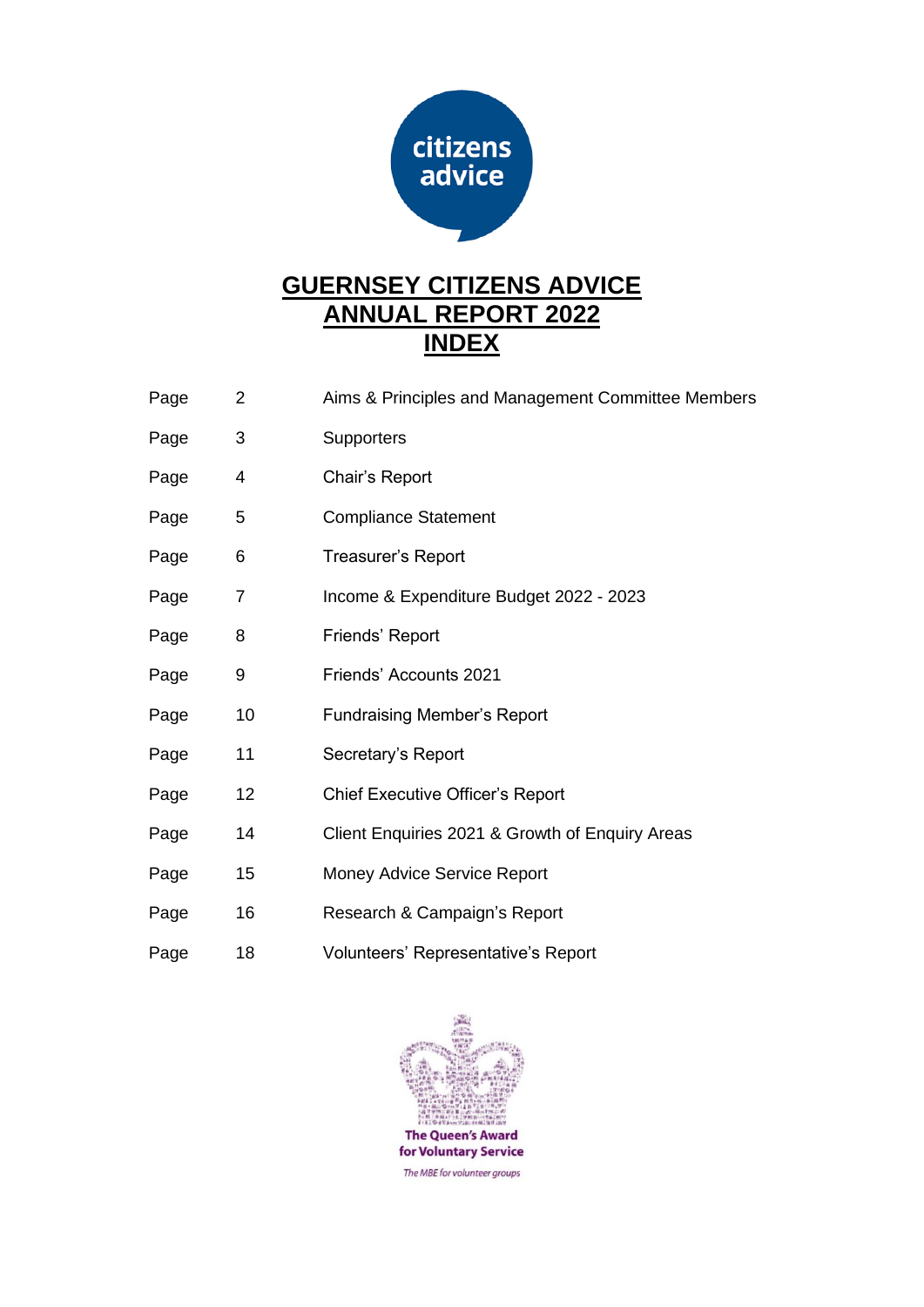# **CITIZENS ADVICE GUERNSEY**

## **OUR AIMS AND PRINCIPLES**

The Citizens Advice service provides free, independent, confidential and impartial advice to everyone on their rights and responsibilities. The Service values diversity; promotes equality and challenges discrimination.

- To provide the advice people need for the problems they face.
- To improve the policies and practices that affect people's lives.

## **MANAGEMENT COMMITTEE MEMBERS**

| Mark Helyar            | Chair                                 |
|------------------------|---------------------------------------|
| <b>Richard Holmes</b>  | Vice Chair                            |
| Jonathan Dell          | Treasurer                             |
| Stephen Hogg           | Member                                |
| David Beattie          | Member and Volunteers' Representative |
| <b>Elizabeth Timms</b> | Member and Friends' Representative    |
| Alison Vine            | <b>Fundraising Member</b>             |
| <b>Oliver Duquemin</b> | Member                                |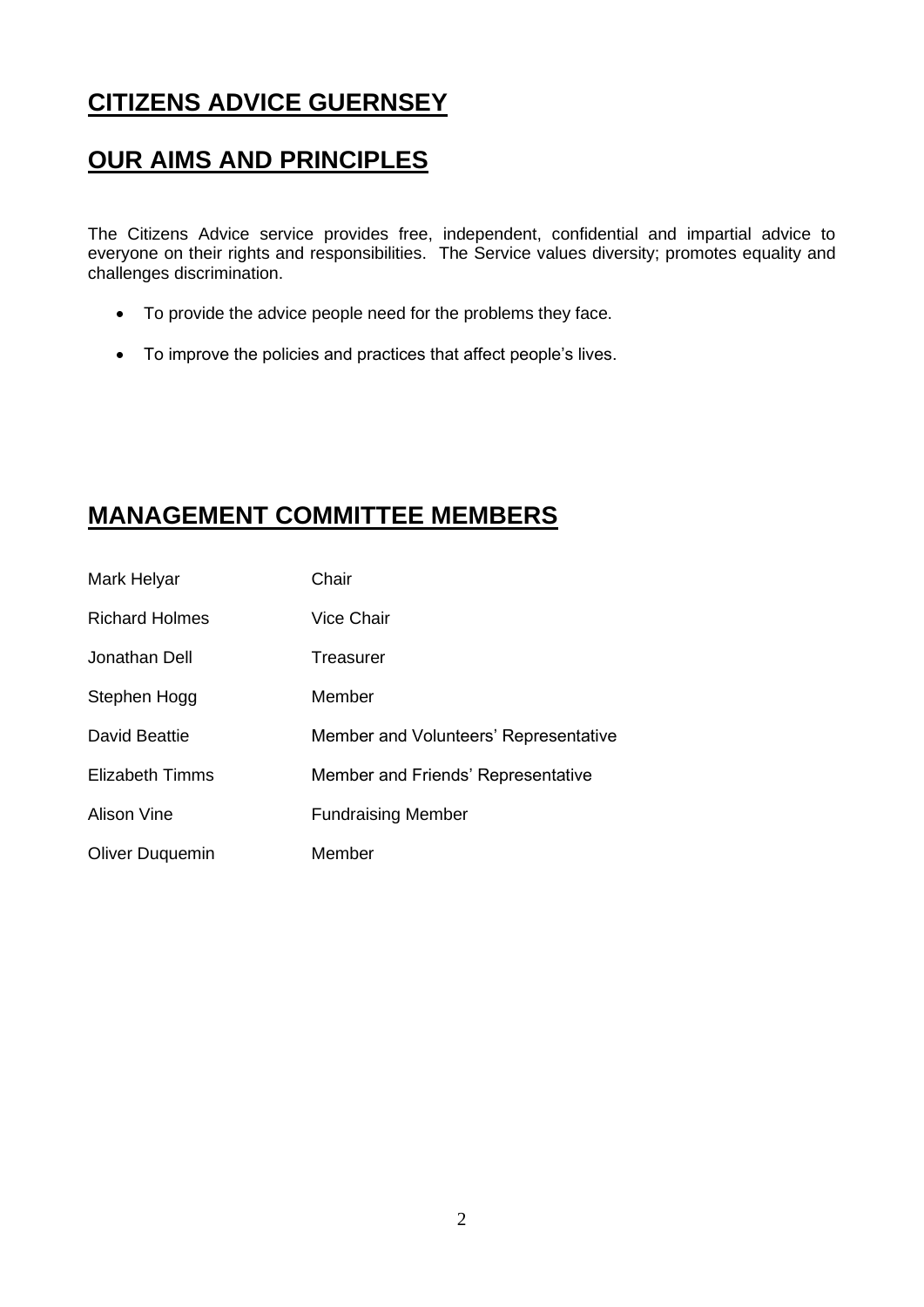## **CITIZENS ADVICE GUERNSEY 2021**

#### **With Support From:**

Channel Islands Co-operative Society Ltd Friends of Citizens Advice Guernsey States of Guernsey

#### **Also from '100 Club' Members:**

A B Marine Barras Car Centre Brehon Ltd Chris Workman & Co Ltd Cooper Brouard Ltd Deloitte LLP Le Mont Saint Garage Ltd Mr and Mrs A Wills St Peters Trust Co Ltd

#### **Also 'Help in Kind':**

Collenette Jones Ferbrache & Farrell Marco Ciotti Martyn Baudains **Mourant** NE Electrics Steve Elliott Window Cleaning Sure Community Foundation

#### **And with Thanks for Various Individual Donations:**

(including but not limited to)

Aon Insurance Centurion Insurance Dame Mary Perkins Donations in memory of Jane Moorshead Guernsey Bar Council Inner Wheel Club JCB Insurance Company Limited Jill Vaudin Optimum Global Insurance Co. Ltd. Serco Foundation Skipton International Social Investment Fund Sure Community Foundation **Swimarathon** Uni Tech Associates Various Clients & Volunteers Volunteers' Travel Expenses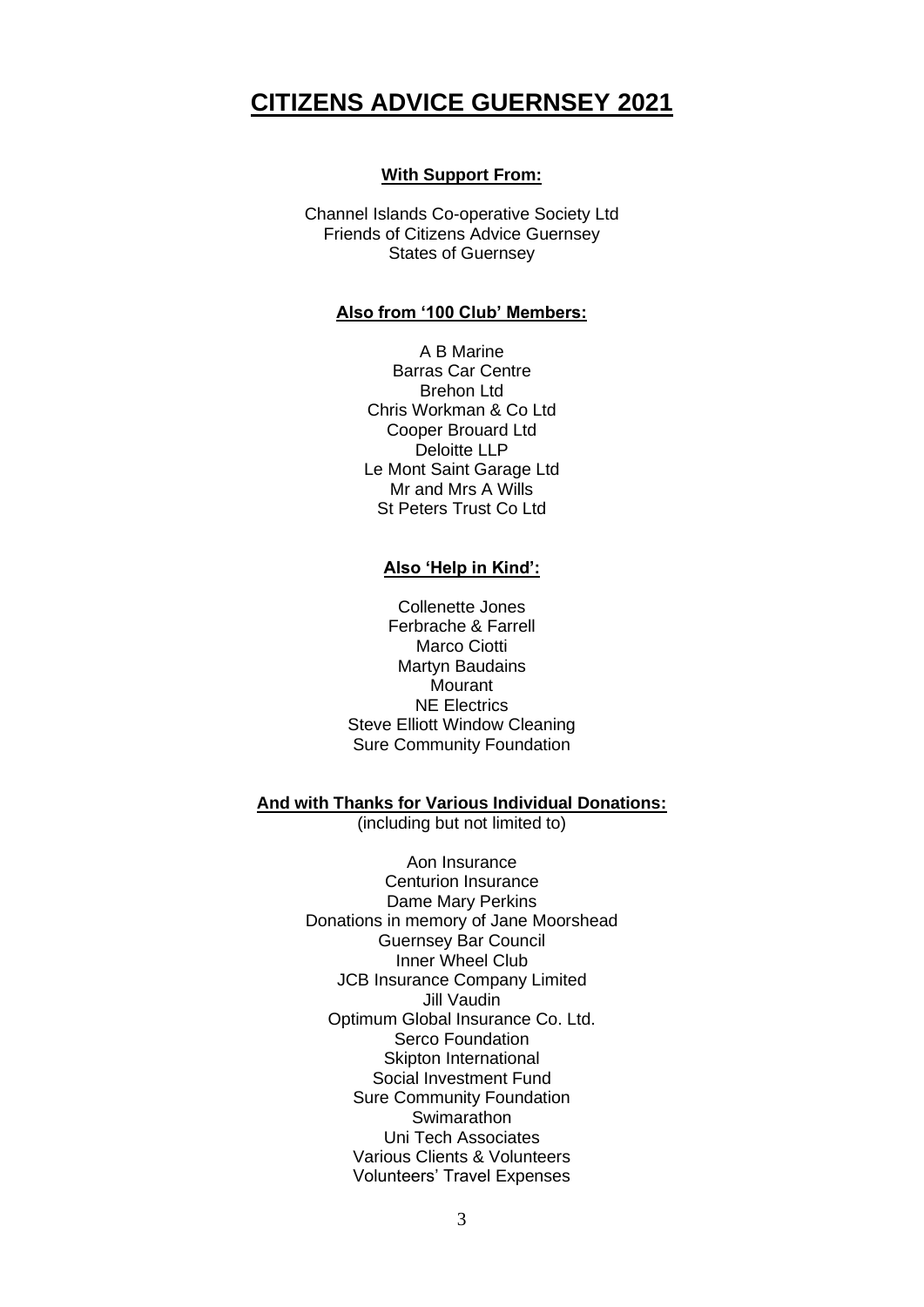## **CHAIRMAN'S REPORT 2021**

It has been a year once again of enormous change, almost as soon as we put the "pandemic response" box back on the shelf we have had to face the side effects of a European war and the headwinds of an economic environment filled with rising energy costs, staffing challenges and rapidly rising inflation. We look ahead to a year which is likely to include new and developing challenges, refugees, rising cost of living, rising debt and a housing crisis. We must accept that the conflict in Ukraine, and its indirect effects may go on for an extended period.

Once again, the whole CAG organisation has proved remarkably resilient and adaptable in extraordinary circumstances, but I must also acknowledge that our management team has been put under a significant amount of pressure for an extended period. This is why the management committee, at the request of the CEO, has looked to restructure the team to ensure, in particular, that our advisory team and process, which is the key function of the organisation, receives adequate support and the more strategic aspects such as campaigns and reporting can also receive adequate focus. I would like to thank our management team and all our volunteers for their loyalty and determination to continue with providing a valuable public service at such a challenging time. You are all making a difference and I am very proud and thankful for everyone's commitment and determination.

During the year we have made significant changes to our IT infrastructure which will help to ensure resilience and enable different ways of more flexible operation in the future. We have also had significant success with fund raising, and the Friends' shop has been doing an amazing trade beyond reasonable expectations.

I would also like to thank the management committee for their support and to single out Steve Hogg for his many years of service to the organisation as a member and chair. I must also mention and thank Margaret Trebilcock for her unstinting administrative support to us all. Both are leaving us this year and they will be much missed.

We face a year of great change once again – not least the Leale's Yard development. This is a key risk issue for both our services and our income and is something which the management committee is very much focused upon. The wider environment, particularly the economy, will certainly also lead to a growing need for advice. So we face a challenging time ahead.

It is not all doom and gloom, our public campaigns are being taken seriously at the highest political level- this year we have seen enduring powers of attorney become law, and we can expect major reforms to divorce laws as well as voluntary arrangements in bankruptcy and anti-discrimination proposals to come before the States very soon. CAG's work in this area is making an invaluable contribution towards debate and prioritising government work and these developments will certainly change people's lives for the better.

Mark Helyar **Chair** April 2022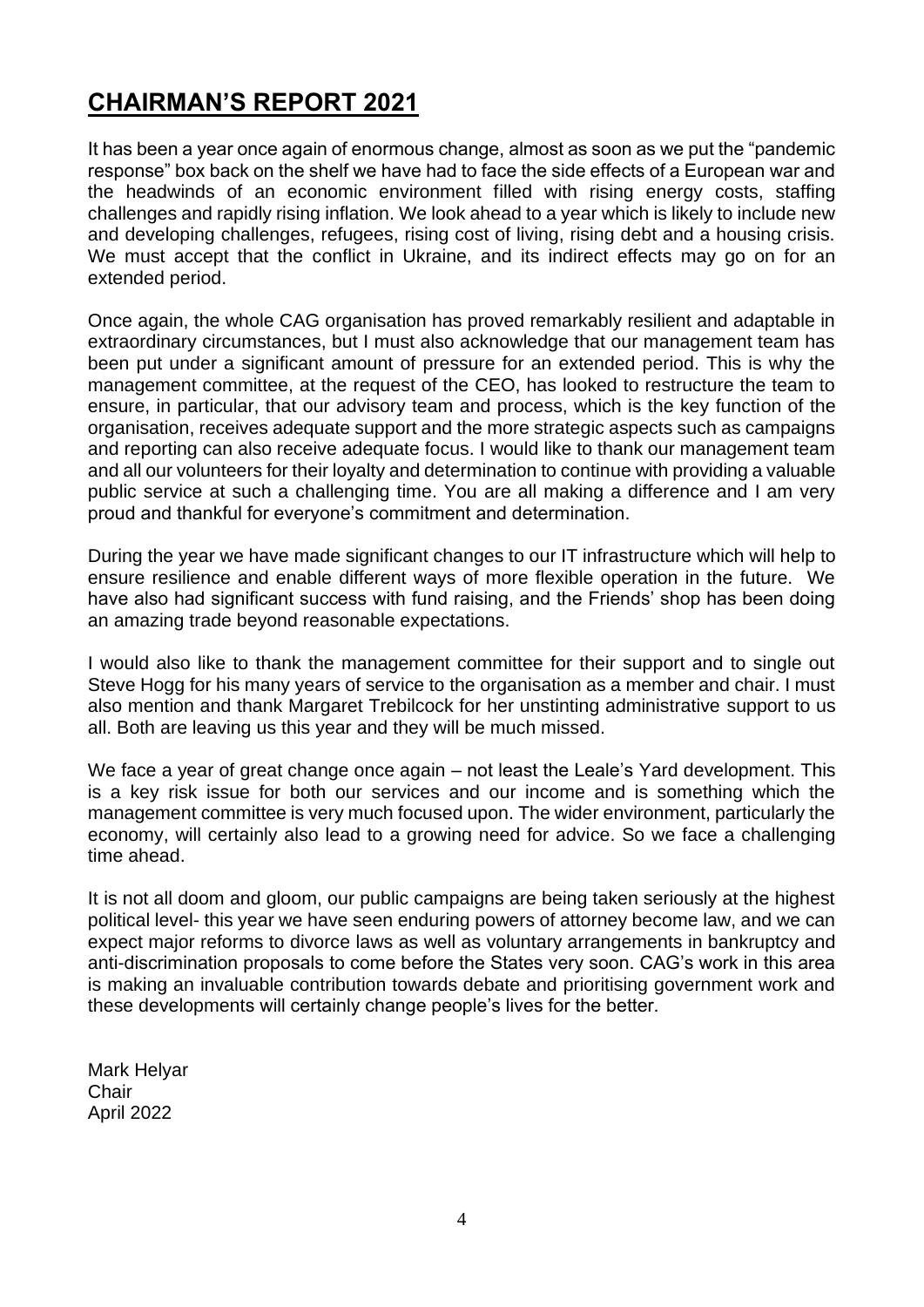# **CITIZENS ADVICE GUERNSEY - COMPLIANCE STATEMENT**

Citizens Advice Guernsey ("we", "us" or "our") is committed to ensuring the security and protection of the personal information that we process, and to provide a compliant and consistent approach to data protection.

An information assurance management team exists to ensure the confidentiality, integrity and availability of all personal and sensitive data is maintained to a level which is compliant with the requirements of The Data Protection (Bailiwick of Guernsey) Law, 2017.

### **Our Principles**

Citizens Advice Guernsey takes the privacy and security of individuals and their personal information very seriously. Our principles for processing personal information are:

- We will process all personal information fairly and lawfully
- We will only process personal information for specified and lawful purposes
- Where practical, we will keep personal information up to date
- We will not keep personal information for longer than is necessary

#### **Data Subjects Rights**

At Citizens Advice Guernsey, an individual can request information about:

- What personal information we hold about themselves
- The categories of personal information we collect from an individual
- The purposes for collecting and processing personal information from an individual
- How long we plan to keep the personal information
- The process to have incomplete or inaccurate personal information corrected or completed
- Where applicable, the process for requesting erasure of the personal information or for restricting the processing of personal information in accordance with data protection laws, as well as to object to any direct marketing from us

#### **Our compliance plan**

Here is an overview of the steps that we are taking to ensure compliance with data protection at Citizens Advice Guernsey:

- We are in consultation with our IT provider to complete a data mapping inventory and analysis of collected personal information in our systems and records
- We have established procedures and policies to restrict processing of personal information
- We have updated our procedures for data breaches and incident responses
- We have updated/reviewed our Data Protection Policy, Data Retention Policy, Information Security Policy and Privacy Policy
- We have reviewed all processing activities to identify the legal basis for processing personal information and to ensure that each basis is appropriate for the activity it relates to.

#### **Management Committee Compliance**

The Committee evaluate their performance on an annual basis against the criteria in the Committee self-appraisal set by Citizens Advice Leadership Self-Assessment standards.

**Contact us -** If you have any questions about this Data Protection Compliance Statement, or our privacy or security practices, please contact us.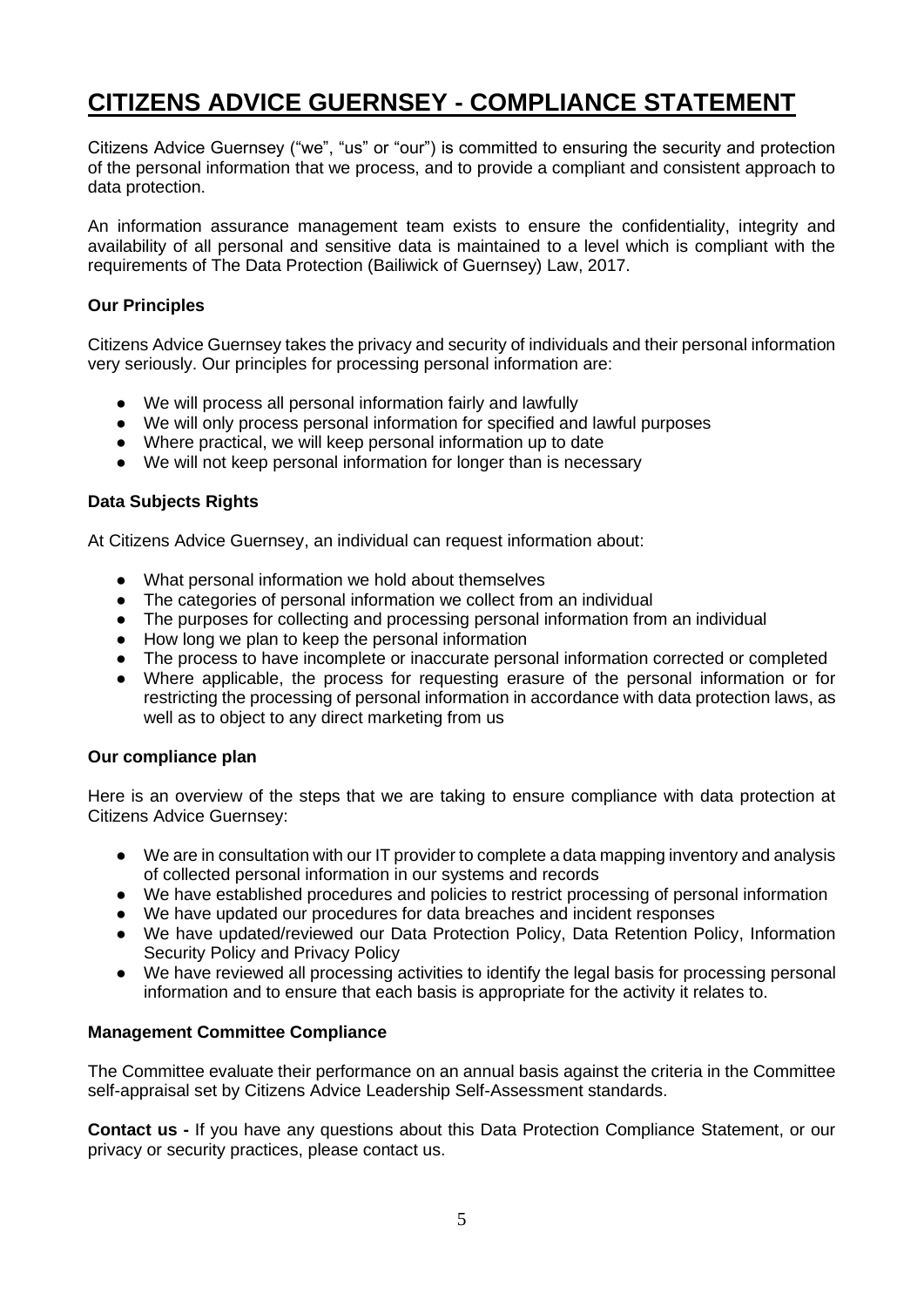## **Treasurer's Report - 2021**

In 2021, Citizens Advice reported a profit of £5,797 (2020: £39,354 loss), which was a significant improvement over the planned loss of £106,413.

Despite the continued challenges of COVID-19, the Friends of Citizens Advice made a generous donation of £68,000 during 2021, generated by selling goods in the Friends' Shop, Flag Day, lunches and the Christmas raffle. The Management Committee are once again very appreciative for the support of the Friends.

We are also grateful for the continued support of the States of Guernsey, specifically, the Committee of Employment and Social Security who maintained their grant of £27,010.

Citizens Advice managed to obtain a 3-year grant, totalling £55,333 per annum, from the Social Investment Fund, which will cover the salaries of key personnel. The Management Committee is very grateful for this grant which will support the ongoing management and governance costs of Citizens Advice.

Citizens Advice also benefited from other donations totalling £27,826.

Total income therefore increased during 2021 to £178,169 (2020: £109,605) and total expenses increased by 15% to £172,961 (2020: £150,440). Expenses increased primarily because of the provision of the new IT and Telecoms equipment; however, these were partly funded by the 'other donations' highlighted above from Sure and the Skipton Swimarathon.

Capital and reserves increased by £5,797 to £274,340. Included in the capital and reserves is a Premises Replacement Reserve of £97,532, which is considered to be a prudent allowance for costs should we have to move premises.

The financial budgets for 2022-2024 are attached. It is anticipated that the loss in 2022 will be £60,907, reducing the total capital and reserves to approximately £213,433. The trend in 2023 and 2024 is for losses to increase as it is likely that the Friends' contribution will cease from September 2022 due to the possible redevelopment of the Bridge.

The Management Team continue to explore other fundraising and grant opportunities to reduce the size of the deficit in future years, in order to ensure that Citizens Advice can continue to provide a sustainable, long-term service.

I would like to thank Mike Collenette and his team at Collenette Jones for volunteering their services as Accountants.

Finally, I would like to thank Maggie Thompson for preparing the accounts and budgets and the Citizens Advice Team for their dedication and hard work over the last year.

Jonathan Dell **Treasurer**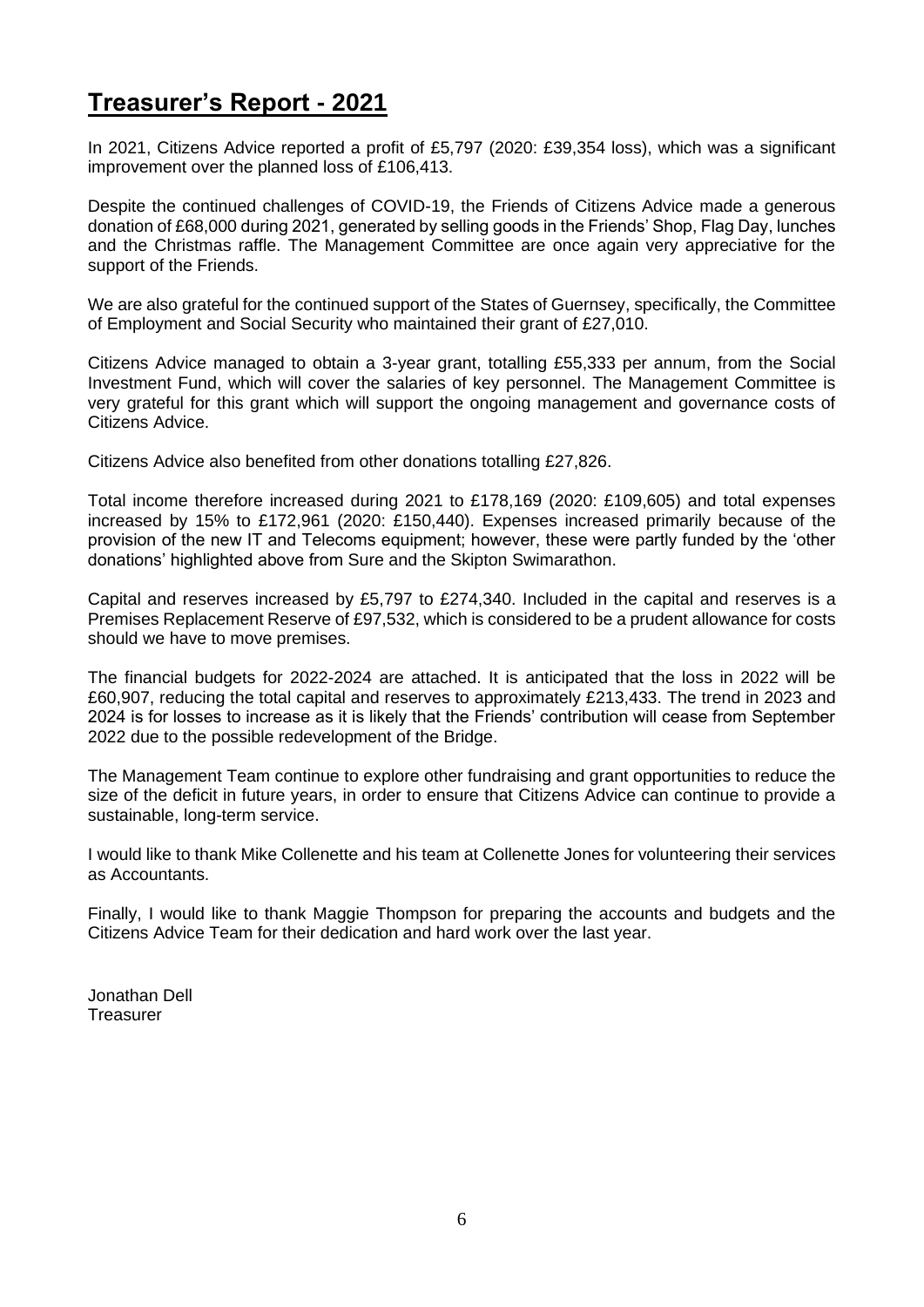## **INCOME AND EXPENDITURE BUDGET 2022 – 2024**

|                                     | 2022      | 2023       | 2024       |
|-------------------------------------|-----------|------------|------------|
| <b>INCOME</b>                       | £         | £          | £          |
| Friends of Citizens Advice Guernsey | 45,000    |            |            |
| <b>States of Guernsey Grant</b>     | 27,010    | 27,010     | 27,010     |
| <b>States of Guernsey SIF Grant</b> | 55,334    | 55,334     |            |
| <b>Corporate Funding</b>            | 3,000     |            |            |
| <b>Donations</b>                    | 8,000     | 3,000      | 3,000      |
|                                     | 138,344   | 85,344     | 30,010     |
| <b>EXPENDITURE</b>                  |           |            |            |
| Governance                          | 610       | 634        | 660        |
| Office                              | 28,978    | 29,806     | 30,667     |
| Other                               | 1,640     | 1,703      | 1,799      |
| Premises                            | 31,035    | 31,511     | 32,007     |
| Salaries & States Insurance         | 127,170   | 133,529    | 140,205    |
| Staff & Volunteer                   | 10,358    | 10,773     | 11,203     |
|                                     | 199,791   | 207,956    | 216,541    |
| <b>Interest</b>                     | 540       | 400        | 200        |
| <b>SURPLUS / (DEFICIT)</b>          | (60, 907) | (122, 212) | (186, 331) |
| <b>RESERVES AT Y/E</b>              |           |            |            |
| Retained earnings                   | 115,901   | (6, 311)   | (192, 642) |
| Premises replacement reserve        | 97,532    | 97,532     | 97,532     |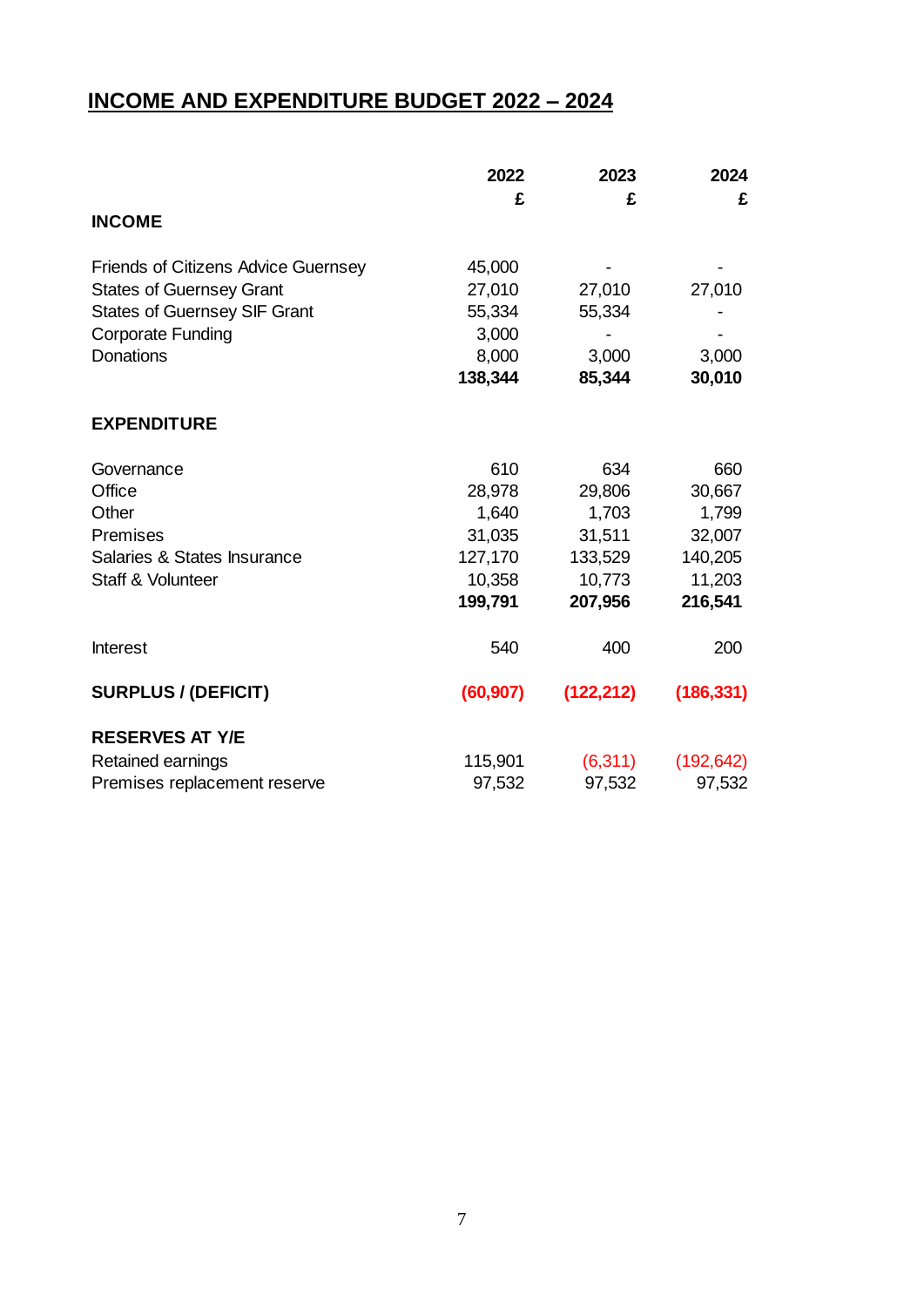# **FRIENDS OF CITIZENS ADVICE GUERNSEY 2021**

**COMMITTEE MEMBERS:** Liz Timms (Chair and treasurer), Margaret Lowe (Shop Manager) Diane Hockey, Sandra Bishop, Margaret Priaulx, Christine Marquis.

Together with many other businesses the Friends of Citizens Advice Guernsey has suffered greatly from the closure of the shop for 8 weeks at the beginning of the year due to the Covid restrictions. We were also not able to host our twice-yearly Fundraising Lunches due to the uncertainty of pre-booking these events, but I am pleased to say that our annual Flag Day was able to take place raising an amazing £2,194.58. This is a worthwhile endeavour as it not only raises a lot of money but enhances the profile of the advice service as well. The Friends were delighted to be able to transfer the sum of £68,000 to CAG during 2021. Please see the statement elsewhere in the report.

The Friends Committee unfortunately lost 2 members of the Committee due to ill health during the year, Eileen Le Patourel and Heather Gale, both had been on the Committee since 2007 and are greatly missed. We also lost Ian Rabey, a much-valued helper, who sadly died in July. I would like to take this opportunity to thank Margaret Lowe for all her hard work in keeping the shop running so efficiently, not an easy job, and of course the rest of the Committee and helpers who help make the shop a success.

Finally, I would like to thank the Channel Island Co-operative Society for allowing us to use the shop, Nick Chadwick for his continued support on a monthly basis, Jeff Guilbert for collecting and delivering the furniture for us, and La Villette Hotel for allowing us to use their premises for our monthly meetings. A big thank you must also go to the general public who continue to donate goods for us to sell in the shop.

Liz Timms Chair - Friends of Citizens Advice Guernsey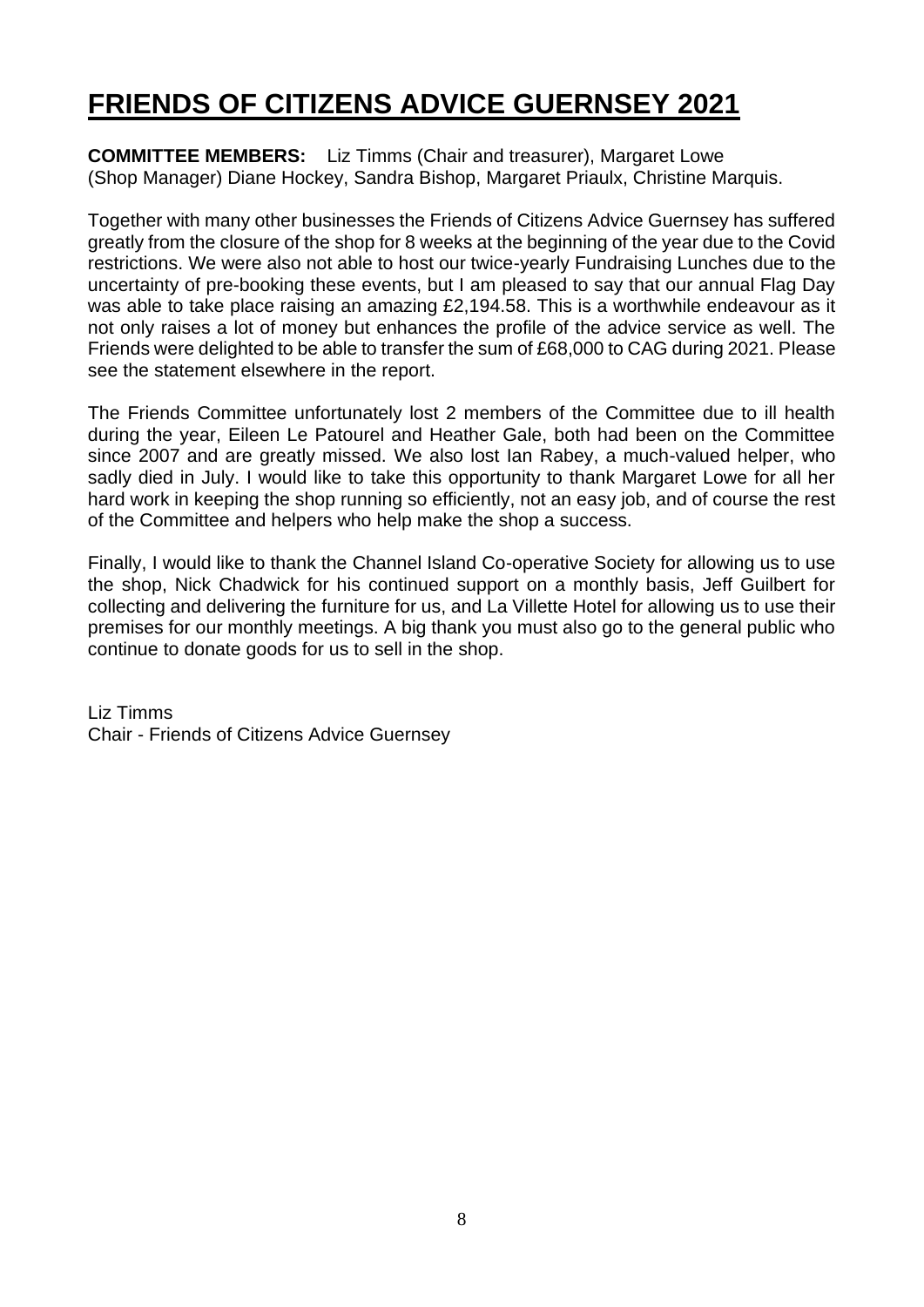# **FRIENDS OF CITIZENS ADVICE GUERNSEY**

## **Income and expenditure for the period 1st January - 31st December 2021**

| <b>INCOME</b>                                  | £      | £      |
|------------------------------------------------|--------|--------|
| <b>Charity Shop takings</b>                    | 68,186 |        |
| Flag Day                                       | 2,195  |        |
| Donations                                      | 4,516  |        |
| <b>Collection Boxes</b>                        | 236    |        |
| Raffle                                         | 352    | 75,484 |
|                                                |        |        |
| <b>EXPENSES</b>                                |        |        |
| <b>Charity Shop expenses</b><br>Haulage        | 1,660  |        |
| Electric                                       | 2,976  |        |
| Insurance                                      | 224    |        |
| Telephone                                      | 227    |        |
| Card machine fees                              | 862    |        |
| Travel                                         | 80     |        |
| Other expenses                                 | 1,358  |        |
|                                                |        | 7,387  |
|                                                |        |        |
| Net Income for the year                        |        | 68,097 |
| <b>Transferred to Citizens Advice Guernsey</b> |        | 68,000 |
|                                                |        |        |
|                                                |        |        |
|                                                | £      | 97     |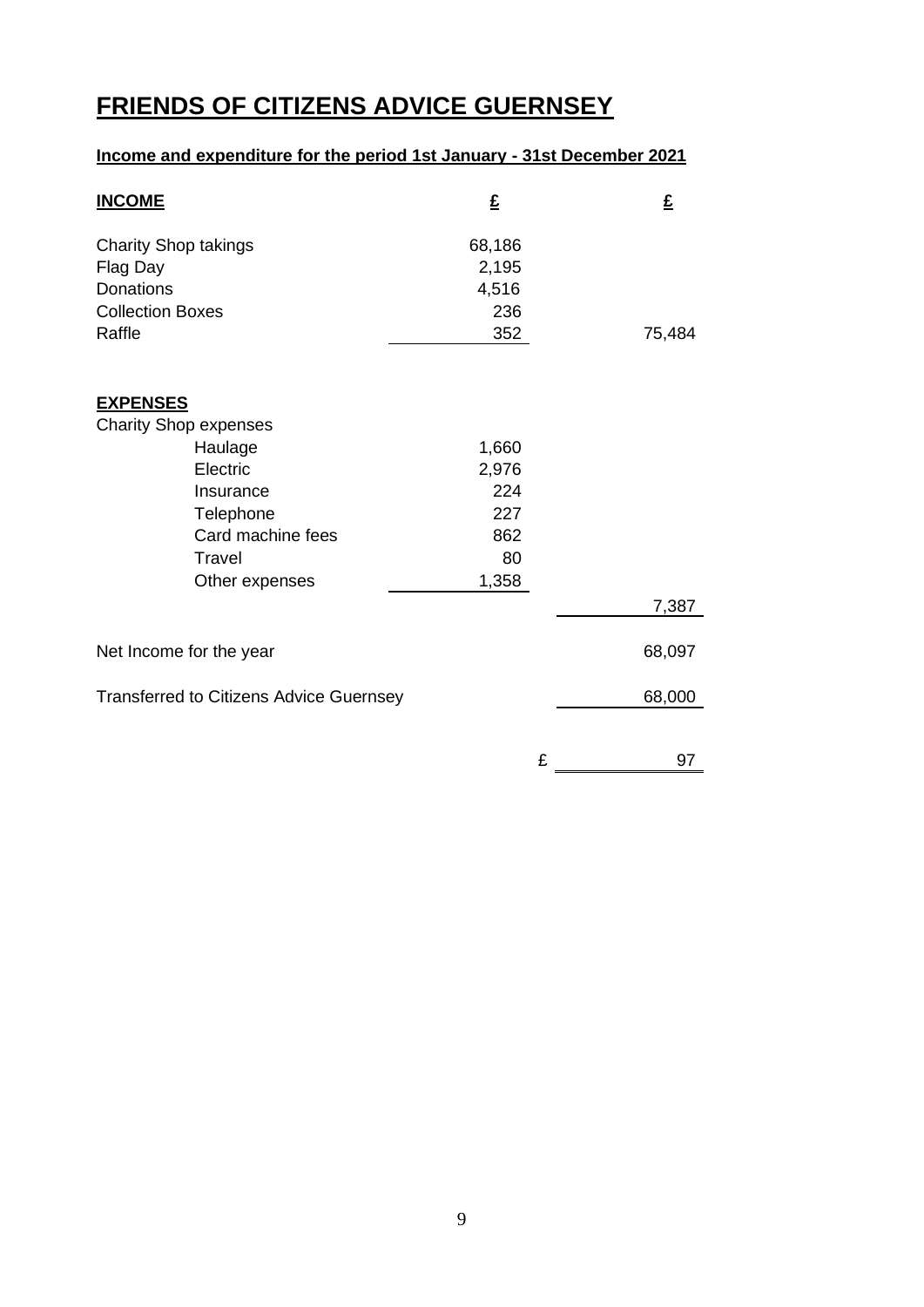## **FUNDRAISING MEMBER'S REPORT FOR 2021**

For years Citizens Advice has relied on the consistent and reliable funding generated by our wonderful charity shop. When I was appointed in 2020 it was as a result of the potential, imminent threat to that funding, posed by the possibility of losing the shop's premises due to the Leale's Yard development. In reality in the last two years it has been Covid and staffing shortages which have challenged the shop but despite this it has continued to deliver a consistent level of funding, for which we are extremely grateful.

While 2021 was successful from a fundraising stance (as below) the continuing reliability of financial support from the shop may limit the potential for funding raising in 2022. The main reason for this is that several charitable bodies look at the reserves held and the income flow and as we have not, so far, had to dip significantly into our reserves, they perceive that we are not desperate enough. In particular it is likely that one major foundation will take this stance, and yet I have been advised that they would look favourably on us when we are in need. A further limiting factor is that many charitable foundations will, specifically, not cover staffing costs, so this limits the bodies to which we can apply.

In view of this it has been agreed that we will largely 'keep our powder dry' until we start dipping into reserves.

This is not to say that no fundraising will be attempted in 2022. There are specific projects, such as the redecoration of the premises for which I will seek funding. The introduction of a new paid management position will put extra pressure on resources and if an appropriate donor (which will pay for staffing costs) can be identified I will seek funding to cover the extra salary. I am sure other expenses will arise which need to be covered. Many of the foundations looking for charities to support are keen to pay for specific projects being undertaken by those charities.

The shop and I are not the only contributors to the funding and a huge thanks must also go to the volunteers for the non-shop fundraising (flag days etc.), to John Stuart for securing support from various businesses in the island, to Skipton for their ongoing support, Annie for running the London marathon for us and for all the other contributions.

Monies raised in 2021 from charitable foundations are: Sure Community Foundation - £1,198 to cover Sure Voice Cloud service Skipton Swimarathon - £10,000 Skipton International - £3,000 Social Investment Fund - £55,333.50 per year for 3 years to pay towards salaries of CEO and Office Co-Ordinator Dame Mary Perkins - £600 for volunteers Christmas meal Guernsey Bar - £500 for volunteers Christmas meal

Alison Vine Fundraising Member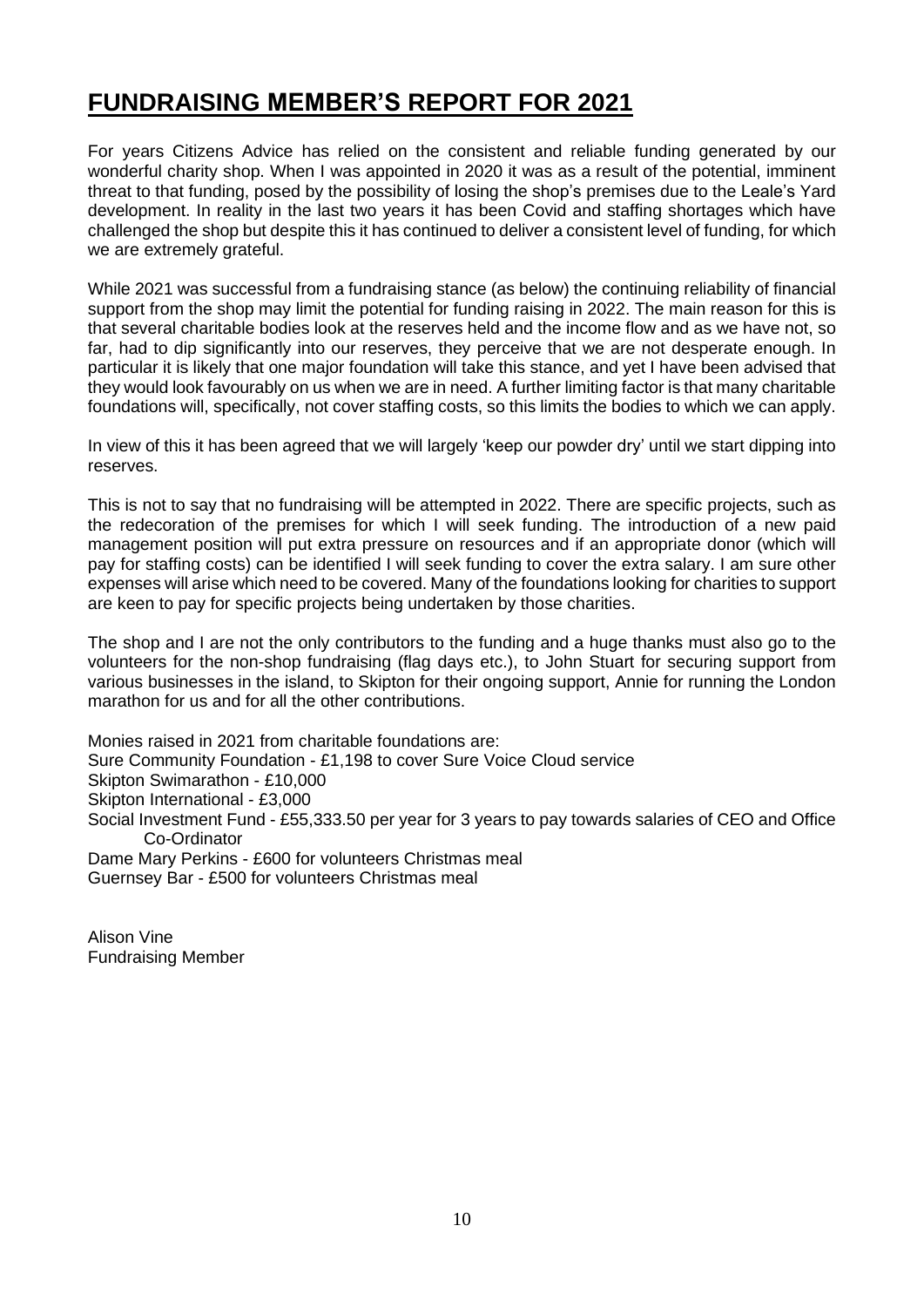# **SECRETARY'S REPORT 2021/22**

Citizens Advice Guernsey is a company limited by guarantee (LBG); a status adopted by other local charitable organisations and not-for-profit organisations.

The tax registration and Annual Validation were both submitted before the deadline of 28<sup>th</sup> February 2022.

The Office of the Data Protection Authority registration was also submitted before the deadline of 28<sup>th</sup> February 2022.

During 2021, Guernsey Registry were notified of the appointment of resignation of Caroline Raines and the appointment of Olly Duquemin and David Beattie as directors.

The number of members on the register currently stands at 73.

Our members are entitled to vote at the AGM or at any Special General Meeting of Citizens Advice Guernsey and are entitled to propose individuals for election to the Management Committee.

Rebecca (Becky) Elliott Office Manager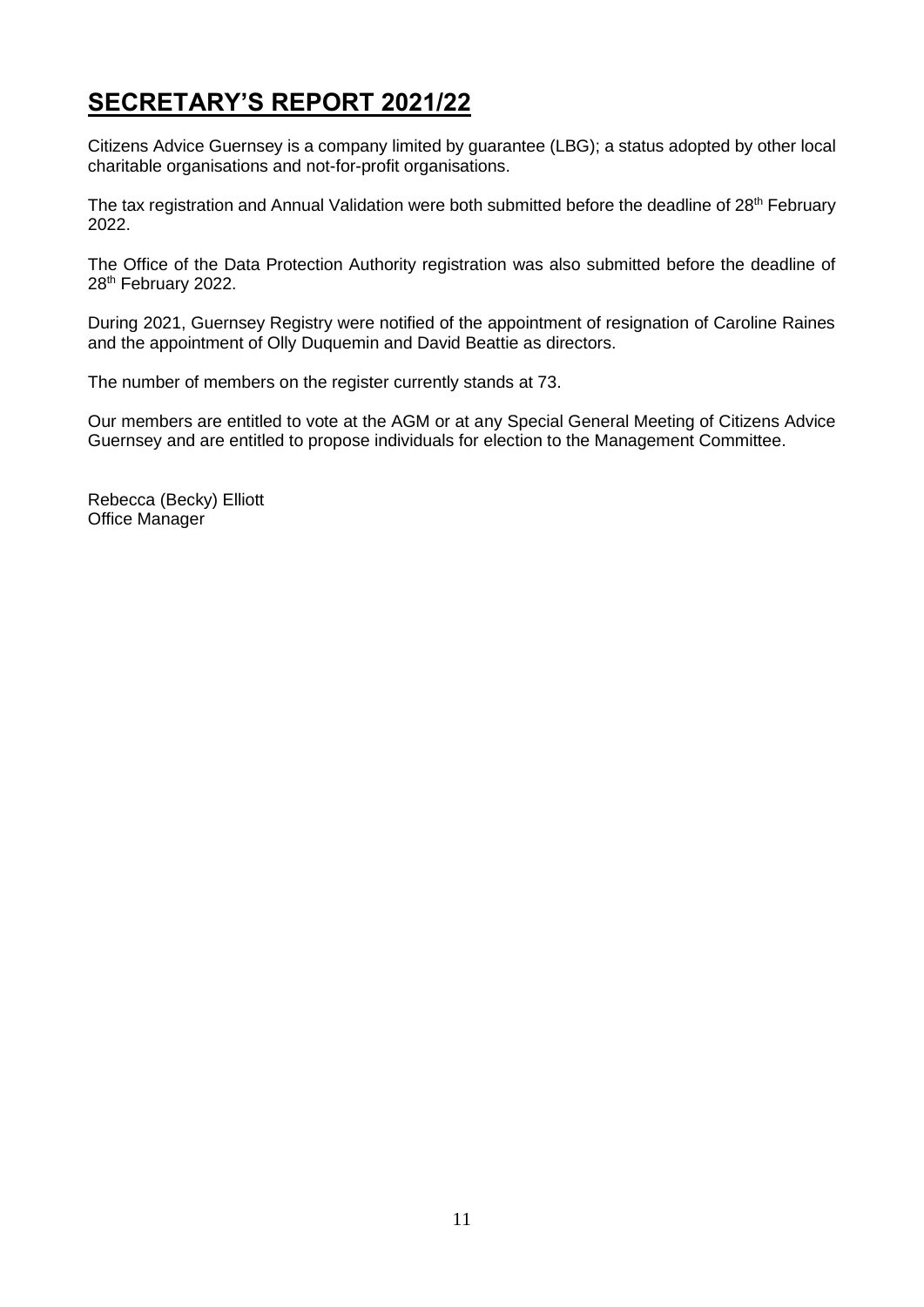## **CHIEF EXECUTIVE OFFICER'S REPORT – 2021/2022**

### **"When everything seems to be going against you, remember that the airplane takes off** *against* **the wind, not with it."**

#### **Henry Ford**

We all thought that 2020 brought many challenges, but there were certainly more to come in 2021. The advice service had remained accessible during the 2020 lockdown, with some advisers working reduced hours from the office, and it came as a shock to us all in January 2021 that the new Covid outbreak was more virulent than before, presenting worrying health risks to our volunteers and staff. Our outdated IT system meant that we were unable to switch to homeworking and so had to take the unprecedented decision to close the service to islanders on  $27<sup>th</sup>$  January in order to keep volunteers and staff safe.

Fortunately, we only remained closed for five days thanks to the team at Resolution IT, who immediately offered their support and stepped in to adapt our old system to enable a handful of volunteers to work from home. Their help, together with Sure, meant that Citizens Advice was able to offer telephone advice to islanders again, for three hours per day. By 22<sup>nd</sup> March we were fully operational once more, delivering our full advice service. We installed our new IT system in July followed by a new cloud voice telephone system in September, giving us for the option to work from home in the future.

In November we faced the major milestone of our Year 3 auditing process with UK Citizens Advice, which usually involves a site visit with an increased depth of scrutiny into our policies and procedures compared to Years 1 and 2. We attained our highest grade yet, achieving top marks (5) across six areas and scoring 4s in the remaining three. Once again our overall score was Excellent, with the comment - *CA Guernsey meets Citizens Advices' membership requirements and has provided the evidence needed to demonstrate excellent leadership in all areas.* 

The Friends also faced more challenges last year and had to close the shop once again, this time for eight weeks. Despite the resulting impact on their fundraising, they still generated a phenomenal amount of money and remain fundamental to the adequate provision of funding for the charity, without which there could be no free advice service to islanders. Simply to say 'thank you' for all that they do seems inadequate, yet our appreciation and gratitude for the hard work and contribution of the Friends remain as strong and sincere as ever.

Last year we were sad to say goodbye to volunteer representative and generalist adviser Caroline Raines, generalist advisers Richard Green and Margaret Middleton and money adviser Gerry Allen, and this year to Sue Spruce who, remarkably, had volunteered for Citizens Advice for more than 28 years! I would like to thank all of them not only for the time they have given to us as a charity, but also to helping people with the problems they have faced. It is inevitable that we lose volunteers, especially when they have been with us for so many years and have given so much time to helping islanders. Together with the ever-increasing demands of the advice service, this makes it a priority continually to recruit new volunteers. As a result Alison, our training supervisor, is already on her fourth group of trainee advisers within two years of her taking on the role – surely a record!

In terms of work rate, our advisers dealt with around 11,000 issues from over 3,500 clients last year, which highlighted yet again the complexity of people's lives. The average time our advisers spend with clients is 49 minutes but can range up to 3¾ hours. Despite being open for 5% fewer hours due to lockdown, this demonstrates that the demand for our service remains high, with most advice still given over the telephone (60%). Our money advice volunteers remained busy, helping 52 clients to manage their debts, while 17 clients benefited from the Pro Bono Legal Advice. Many thanks go to Alison Antill at Ferbrache & Farrell and Mourant's for providing such a valuable service to islanders who would otherwise be unable to access legal advice.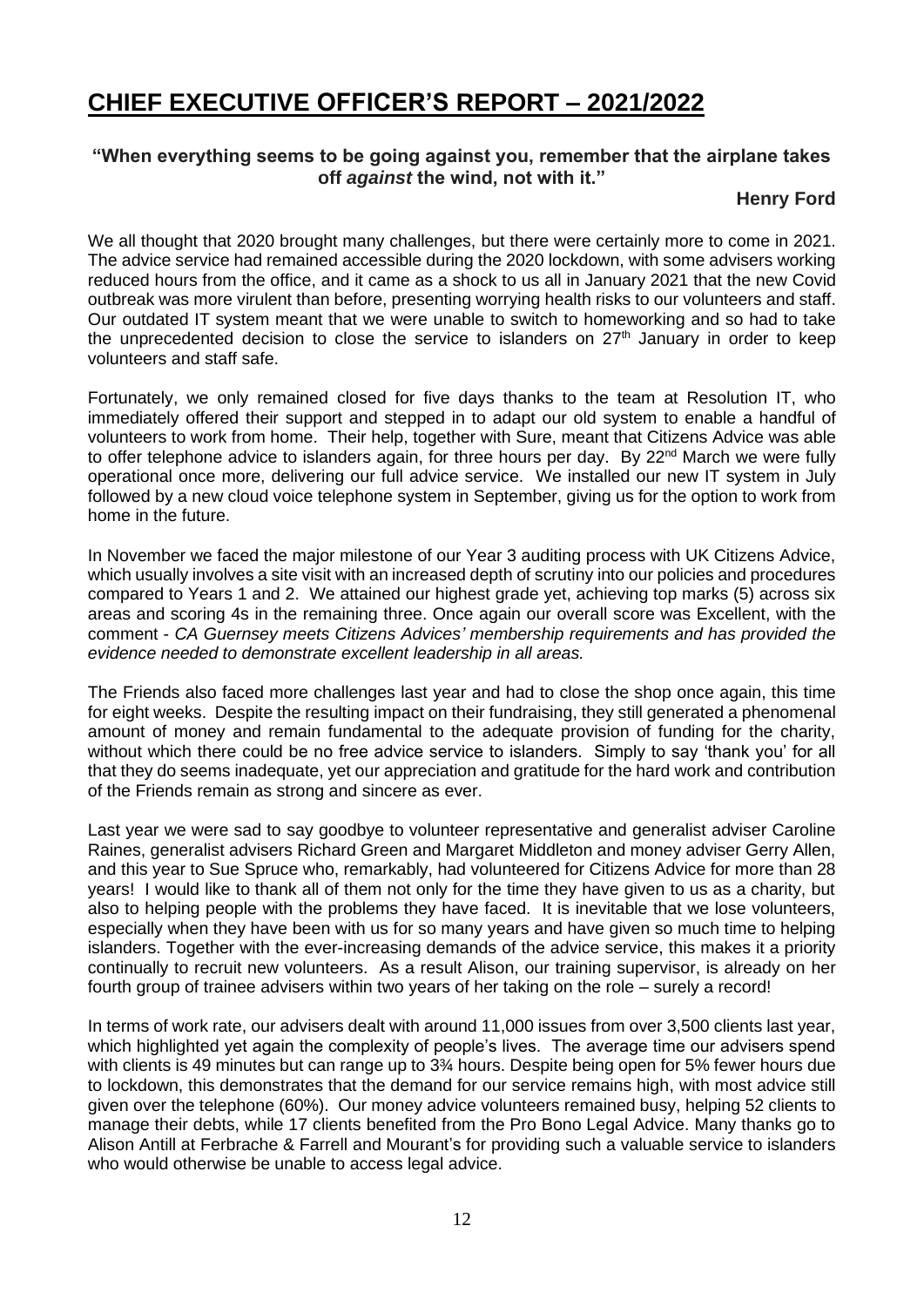Once again, the quality of our advice was rated high with 95% of our clients judging the overall experience of our service to be 'positive' and 95% recommending Citizens Advice to someone else. These impressive figures are a testament to the fantastic job that our advisers and money advisers do in helping people.

Last year saw a lot of disruption within the Management team, with both Ali Marquis and Jane Boscher deciding to return to the medical profession. Having to recruit a new Deputy CEO as well as an Office Manager within a tight timeframe provided many challenges but the outcome was very positive and we were extremely lucky to have been joined by Annie Ashmead and Becky Elliott, who have slotted into the team seamlessly. We have also welcomed Judy Barker onto the staff team as InfoSys Co-Ordinator, and she is busy updating our vital information system for the advisers. There has been a lot of change and I wish to thank Margaret, Annie, Becky, Alison and Judy for the many plates they manage to keep spinning within their roles, and for (mostly!) keeping smiles on their faces while they carry out their roles so well.

My thanks also go to Mark Helyar and all members of the Management Committee for the unwavering support they have continued to give to me through all these challenges. They are all extremely busy people with many other commitments, and I very much appreciate the fact that they are always willing to make time for Citizens Advice when needed.

Many people contribute to the running of Citizens Advice but the essential ingredient is the volunteers, without whom we simply could not operate. Last year's lockdown saw our opening hours reduced slightly but, allowing for inflation, had the volunteers been paid then it would have cost the Island more that £0.25M! The demands on the volunteers increase every year in terms of the level of advice they are asked to deliver, along with increased compliance and the unrelenting rate of change we are experiencing. Yet their loyalty is as strong as ever and I am continually staggered by their commitment to helping islanders and the wider community. The Bailiwick is truly blessed to have the many volunteers at Citizens Advice Guernsey, who make up an extraordinary team of people. I am both proud and grateful to work with each and every one of you.

There have been so many changes over the last couple of years, with more to come. Sadly, it is time for me to say a huge thank you to Margaret, who has decided finally to retire after being with us for seven years as Office Manager. I may have been ultimately responsible for running Citizens Advice Guernsey over the last three years but without Margaret by my side through thick and thin I am quite certain we would not be in the strong position we are today. Her loyalty, work ethic and attention to detail have been invaluable and, as we look to the future, I would like personally to thank her for all the support she has given both to me and all the volunteers.

Margaret's well-earned retirement is a reminder that Citizens Advice Guernsey has been built on the diligence, experience and team spirit of many good people over the years. Thank you all for being part of the continuing story of a voluntary organisation that delivers an essential service to so many islanders.

Kerry Ciotti Chief Executive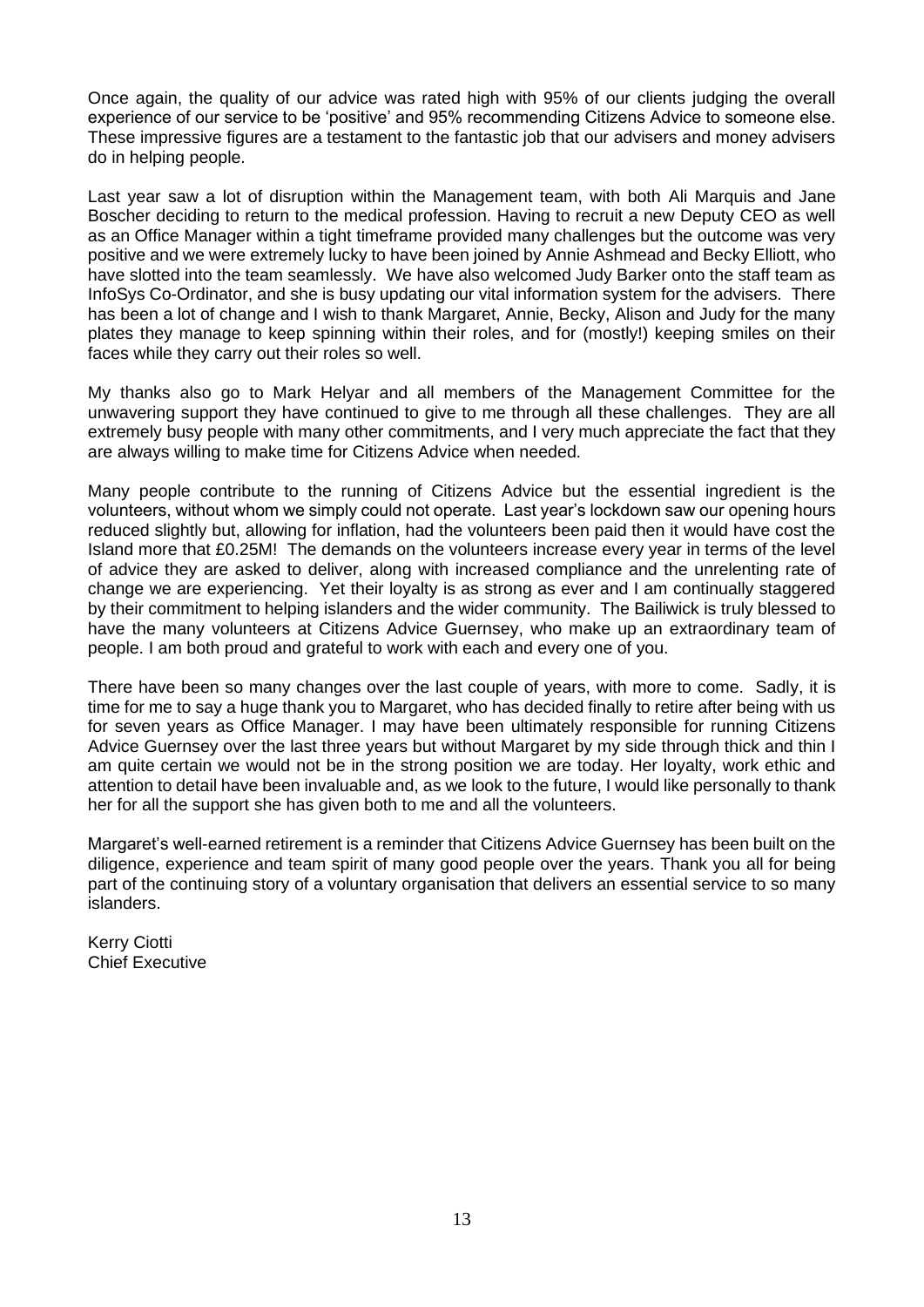

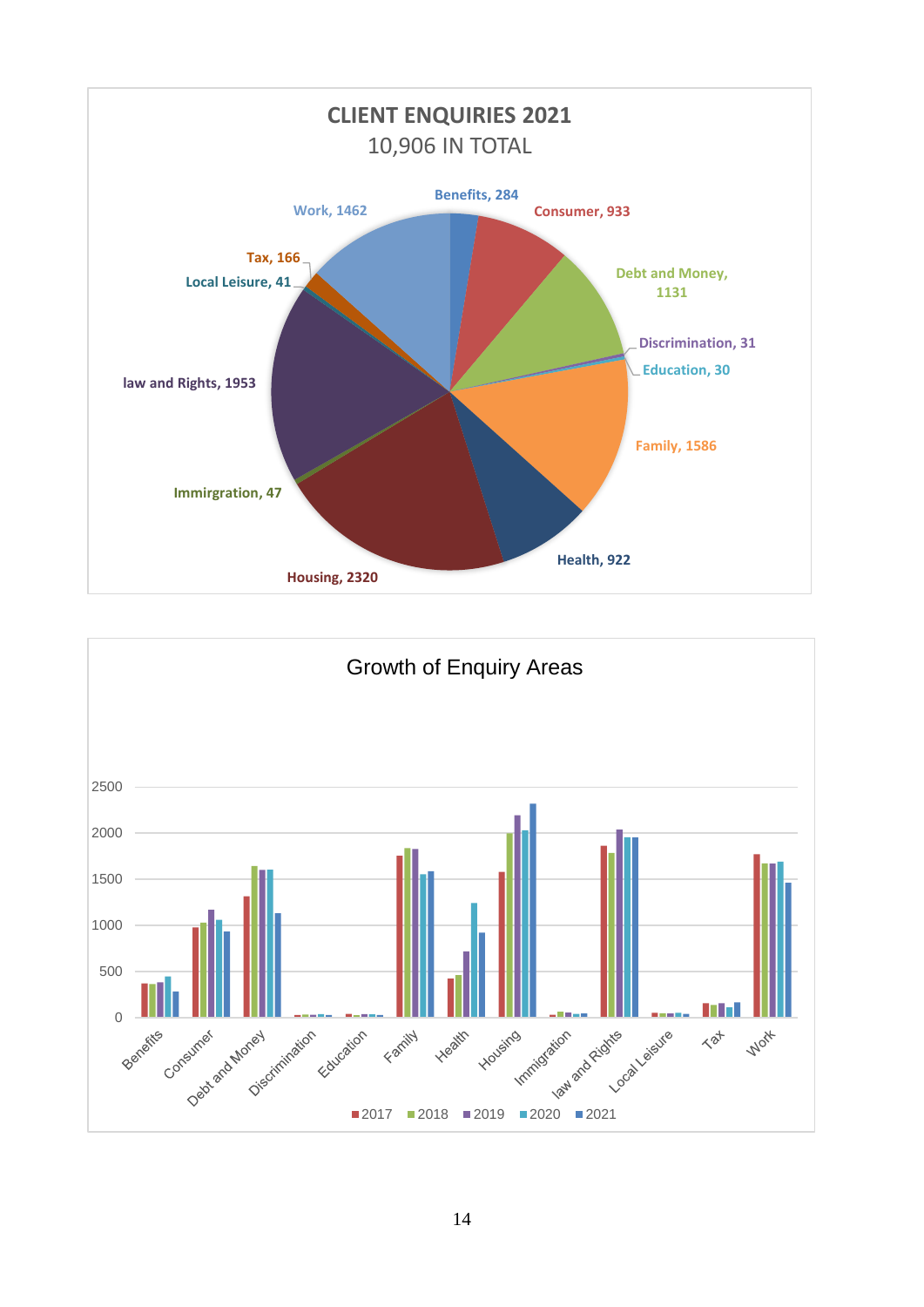## **MONEY ADVICE SERVICE REPORT 2021**

Our Money Advice Service provided specialised casework offering individual budgeting advice, individual repayment plans and negotiation with creditors. Whilst we continued to provide our dedicated money advice to new and existing clients, the pandemic once again forced our normal face-to-face meetings to take place over the phone.

We had three trained money advisers and two who commenced training during the year. Our money advisers are asked to volunteer for 6 hours a week, however, many give more than that in order to provide greater flexibility and accessibility for clients, as well as to keep on top of their workload.

During 2021 there were 1,772 enquiries on money-related issues to the generalist advisers covering a range of subjects including banking services, insurance, pensions, credit and liability for debt.

Citizens Advice Guernsey dealt with 1,131 specific debt and money issues in 2021. 52 clients who were seen by the Money Advice team received a full financial restitution negotiation service on £3,587,380 of unaffordable debt. The largest amounts of debt were made up with secured and unsecured loans (£2.8m) with credit/store cards, family loans, income tax and other debts also being common.

The main underlying causes of indebtedness when recorded was job loss and or business failure 29% with 24% attributed to health issues and 15% due to relationship breakdown. In addition, 17% was down to poor budgeting, with 12% caused by low income or pay. Sadly, there were at least 35 dependent children living in these households affected by the deprivation caused by unaffordable debt.

No doubt with the rise in inflation, this is going to impact further on those who are already struggling, as well as those who have just managed to survive thus far. With that in mind, we will no doubt see an increase in the need for our dedicated Money Advice service over the coming year.

Kerry Ciotti Chief Executive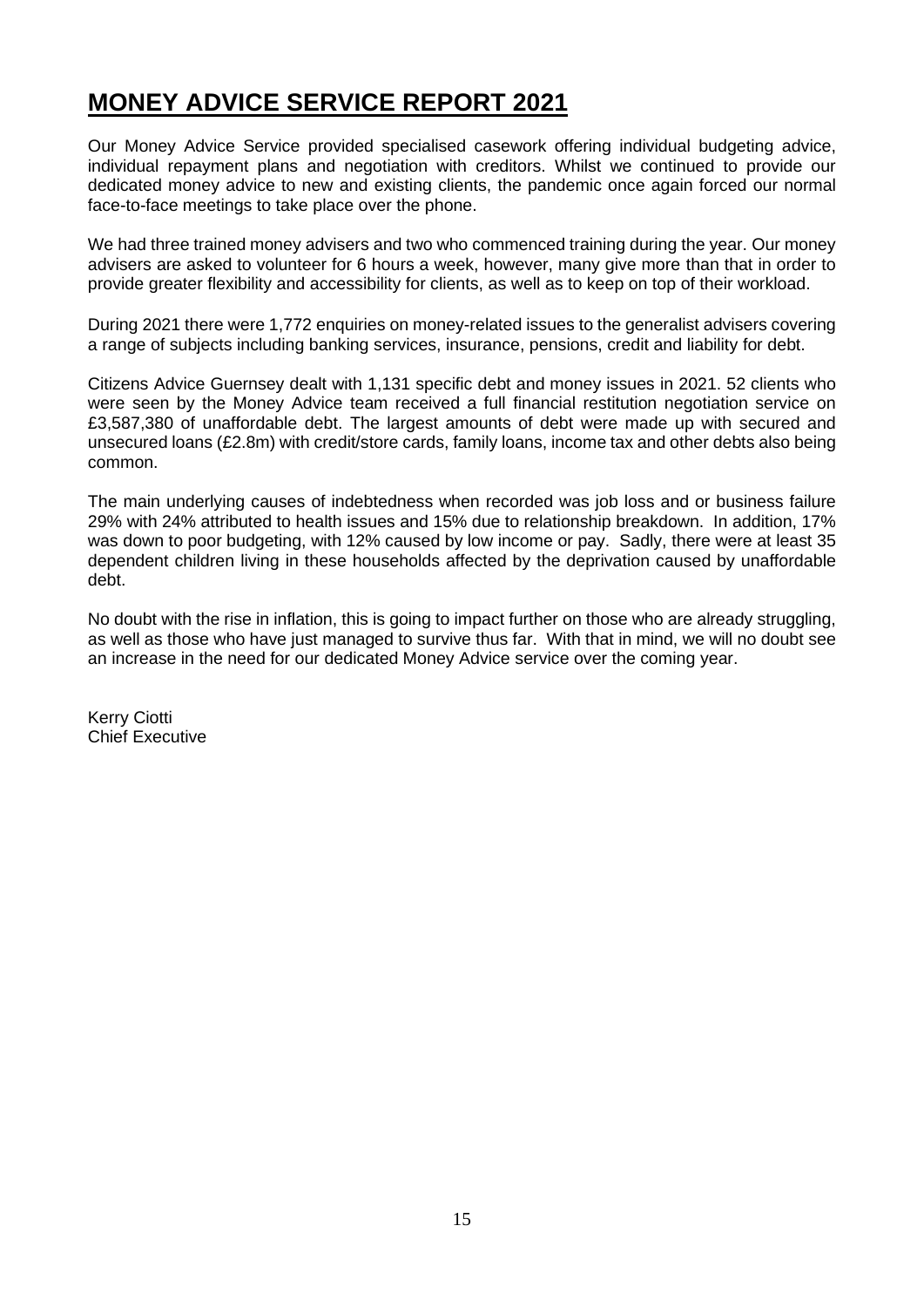# **RESEARCH AND CAMPAIGNS REPORT 2021**

Research and Campaigns activity aims to improve the policies and practices in the Bailiwick by influencing decision makers and public opinion. Citizens Advice Guernsey is very active, and work is concentrated on areas of regular concern to clients. The output is primarily evidence-based using the data completed by Advisers. The approach is to influence local politicians, States' departments, other agencies and local media, by providing reports and data, participating in influence groups and responding to requests for statistical information.

We continue to try to influence the development of policies and legislation, through increased and targeted distribution of statistics, participation in consultations and attendance at meetings on policy issues.

The Research and Campaigns team is proactive in reacting to current local issues.

### **Annual Social Policy categories**

Specific social policy issues of current concern are identified by our Advisers in January each year and are added to the case recording system. In 2021 these issues were:

> Cleaning Companies Consumer rights **Deposits** Difficulty Accessing States Departments **Discrimination** Domestic Abuse Legal costs No employment contract Non-Guernsey Workers Problems with Employment contract terms Reciprocal Health Agreement

These cases are reviewed and, where there is sufficient evidence, we create and submit a report to relevant Committees and other agencies. We then work with them both to support their efforts in policy development generally and to help to address the problems we have identified.

#### **Research Team reports and meetings**

Research and Social Policy resources are very limited, which means time is spent on a small number of live campaigns, each of which may spread over several years.

During 2021, following on from the Citizens Manifesto from 2020 which had highlighted four key campaign areas: Insolvency, Lasting Power of Attorney, Rental Deposits and Consumer Protection; the Research & Campaigns team continued research into these areas, looking at evidence from cases in 2020 and 2019 (if cases had not been previously checked).

The first completed report, on **Rental Deposits,** clearly showed that in around 90% of cases, some form of deposit protection would have helped those tenants.

The second completed report, on **Lasting Power of Attorney** clearly showed that provision of an LPA, such as exists in the UK and Jersey is much needed in Guernsey.

Both reports were sent to the relevant States Committee and other interested parties, and then subsequently released to all the local media outlets which generated a lot of media coverage for Citizens Advice.

Research into **Consumer Protection** is ongoing and is due to be completed in 2022.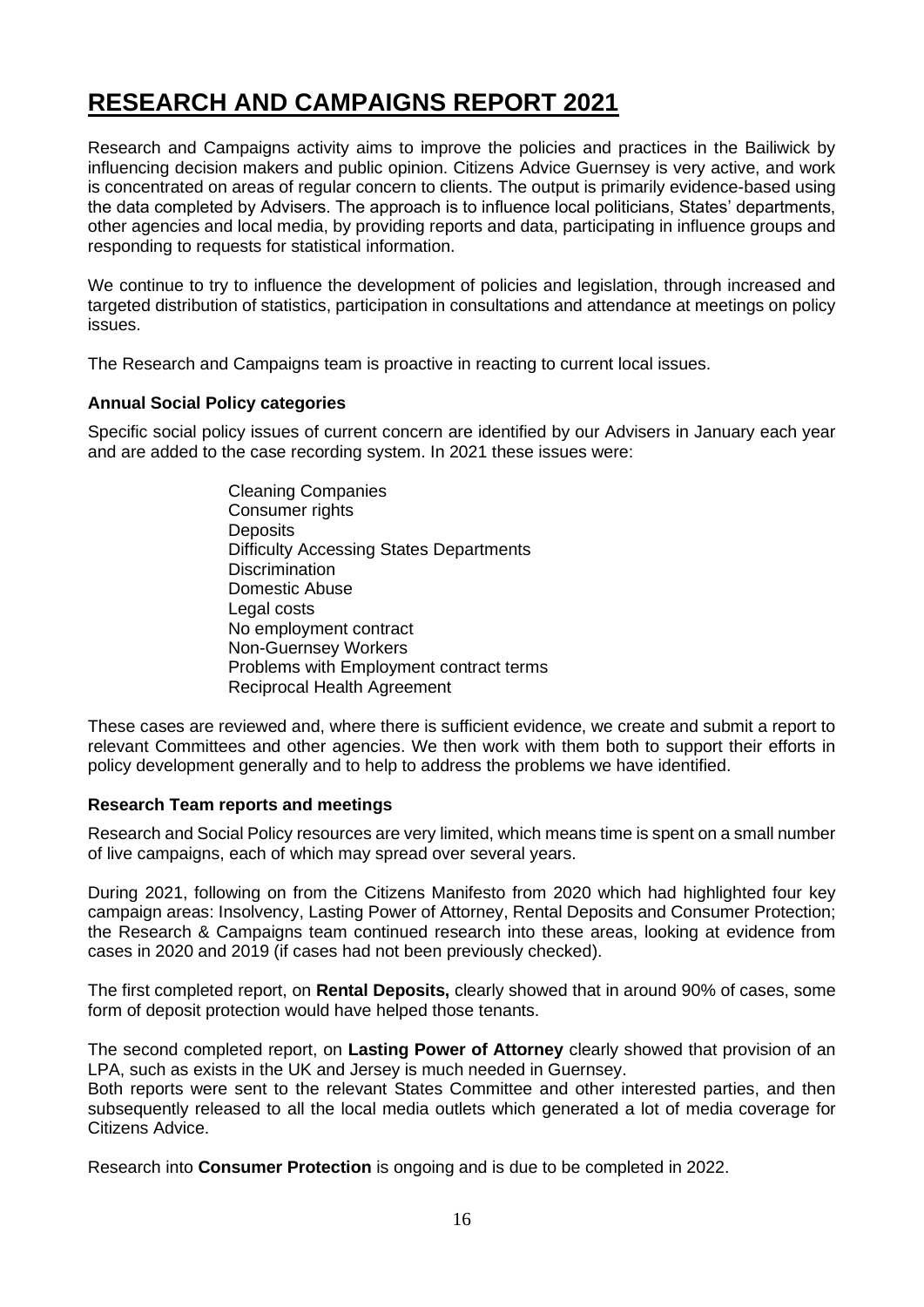Other reports that were completed are listed below:

- **Minimum wage** a summary of cases which was sent to the relevant States Committees and other interested parties. One of the Money Advisers was interviewed on local radio on this subject: even though minimum wage has been raised this still does not mean it is a living wage.
- **Housing Conditions** evidence that damp and mould were one of the main areas of concern for tenants in the private rental sector. This report was sent to the relevant States Committee and other interested parties such as the Guernsey Private Residential Landlords' Association. It was also released to all the local media outlets, generating a lot of media coverage in the local press, on the radio and TV.
- **Homelessness** a summary of cases and their circumstances which was sent to the relevant States Committee and other interested parties. This was subsequent to media coverage earlier in the year on the issue of homelessness in Guernsey.

One of the main social policy participations during 2021, continuing from 2020, was supporting the introduction of equalities legislation. The number of discrimination enquiries is published on an annual basis and membership of Equality Guernsey (previously the Equalities Working Group) continues. A report on discrimination, looking at trends over the past 3 years was distributed in April 2022. Other reports, Domestic Abuse and Mental Health, were ongoing during 2021; the one on Domestic Abuse was distributed in February and the one on Mental Health is due to be completed in May 2022.

Our enthusiastic team of research volunteers increased with 1 new volunteer joining towards the end of 2021. Ali Marquis left Citizens Advice in September and Annie replaced her taking on the role of Research and Campaigns Co-ordinator.

In addition, some volunteer Advisers, Kerry and Annie represented Citizens Advice on various advisory groups and others attended one-off consultations or meetings on our behalf. Our involvement in this area remains a high priority for all those involved with Citizens Advice Guernsey and although our participation on these groups is quite extensive, many meetings such as these did not take place due to the continued Pandemic.

| Ongoing participation in advisory groups |                                       |  |  |  |
|------------------------------------------|---------------------------------------|--|--|--|
| <b>Retail Price Index Steering Group</b> | <b>States Data and Analysis Team</b>  |  |  |  |
| Revenue Advisory Forum workshops         | <b>Employment and Social Security</b> |  |  |  |
| <b>Equality Guernsey</b>                 | <b>Employment and Social Security</b> |  |  |  |
| CareWatch                                | <b>Health and Social Care</b>         |  |  |  |
| <b>Guernsey Community Savings</b>        |                                       |  |  |  |
| <b>Insolvency Working Group</b>          |                                       |  |  |  |
| <b>Ongoing occasional meetings</b>       |                                       |  |  |  |
| Financial Ombudsman update meetings      | <b>CIFO</b>                           |  |  |  |
| Capacity legislation                     | <b>Health and Social Care</b>         |  |  |  |

We are extremely grateful to our dedicated team who continue to produce excellent detailed reports.

Annie Ashmead Deputy CEO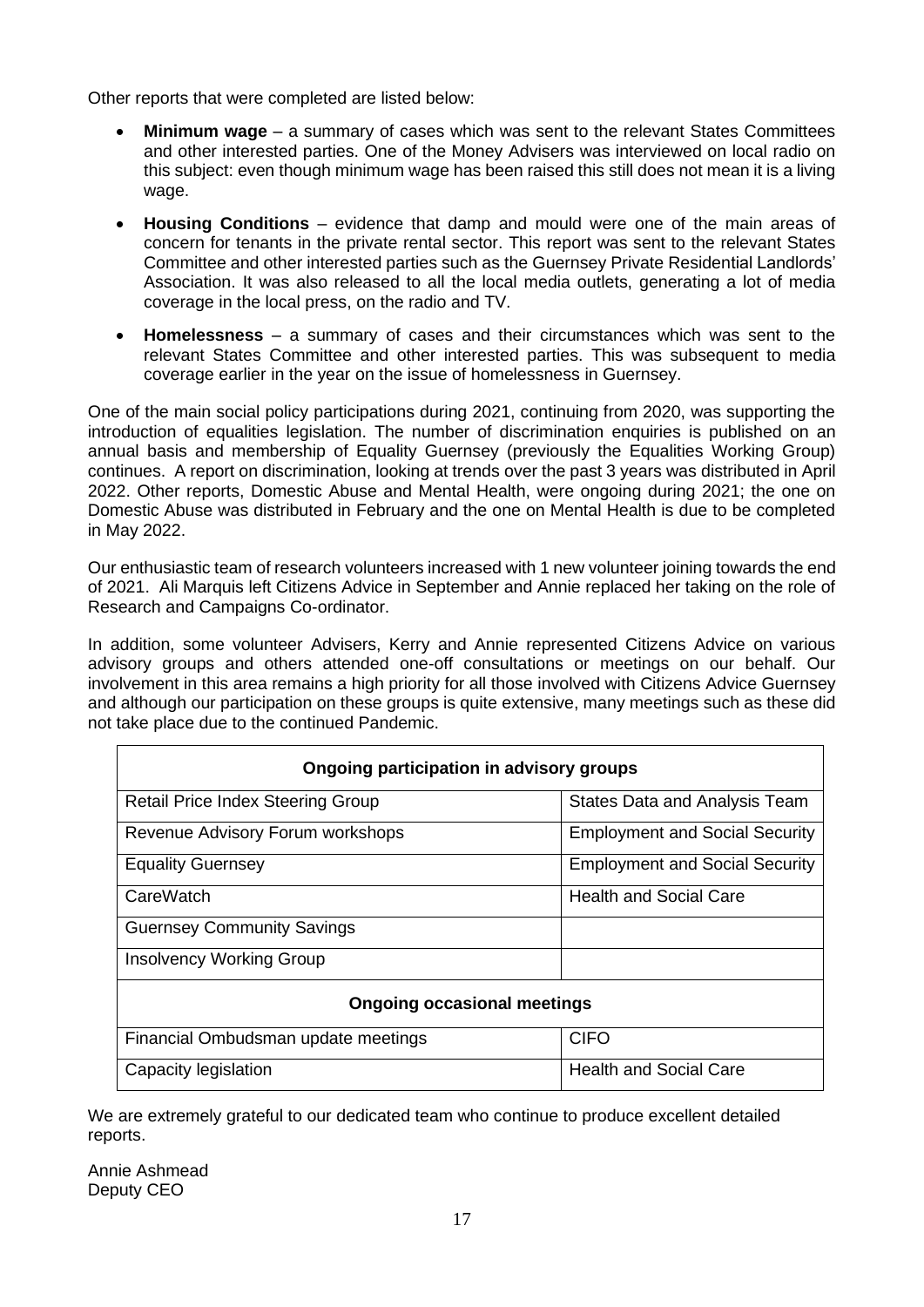## **VOLUNTEERS' REPRESENTATIVE'S REPORT 2021**

I would like to thank all staff and volunteers at CAG for making it such a pleasant place to work. Everyone chooses to be here and wants to help the people of Guernsey.

The 60 people we have, put in 9 years of service on average, with the longest serving putting in over 25 years each. Well done to Clare for receiving her 25-year certificate at the last AGM and to Hazel for 10 years' service. Diana's 15-years' service was also recognised at the Christmas meal. Sue has retired this year, after 28 years of valuable volunteering and we wish her well in her retirement.

The average age of our people falls into the 65 to 70 age bracket. As well as long service, this brings the danger of losing people, due to either their own, or their partner's health problems.

A random survey of 56 clients who provided feedback found that all but 2 gave very positive reports of their experiences. Comments were received such as:

'Thank you, you listened, researched and advised. I could not have asked for more.'

'Very happy with the service provided.'

'The lady I spoke to was very polite and helpful.'

'Staff very friendly, and telephone answered promptly. A very competent service.'

Well done everyone for such excellent work.

A warm welcome to Louise onto the general advice team having completed her initial training and taking calls. Paul and Steve who joined at the end of 2021 are training as money advisers and to Cathy, Gill, Jill and Susan who joined in February of this year and training as general advisers.

Let us hope for speedy progress of the Leale's Yard plans, which may give us an opportunity to upgrade our premises.

David Beattie Volunteers' Representative